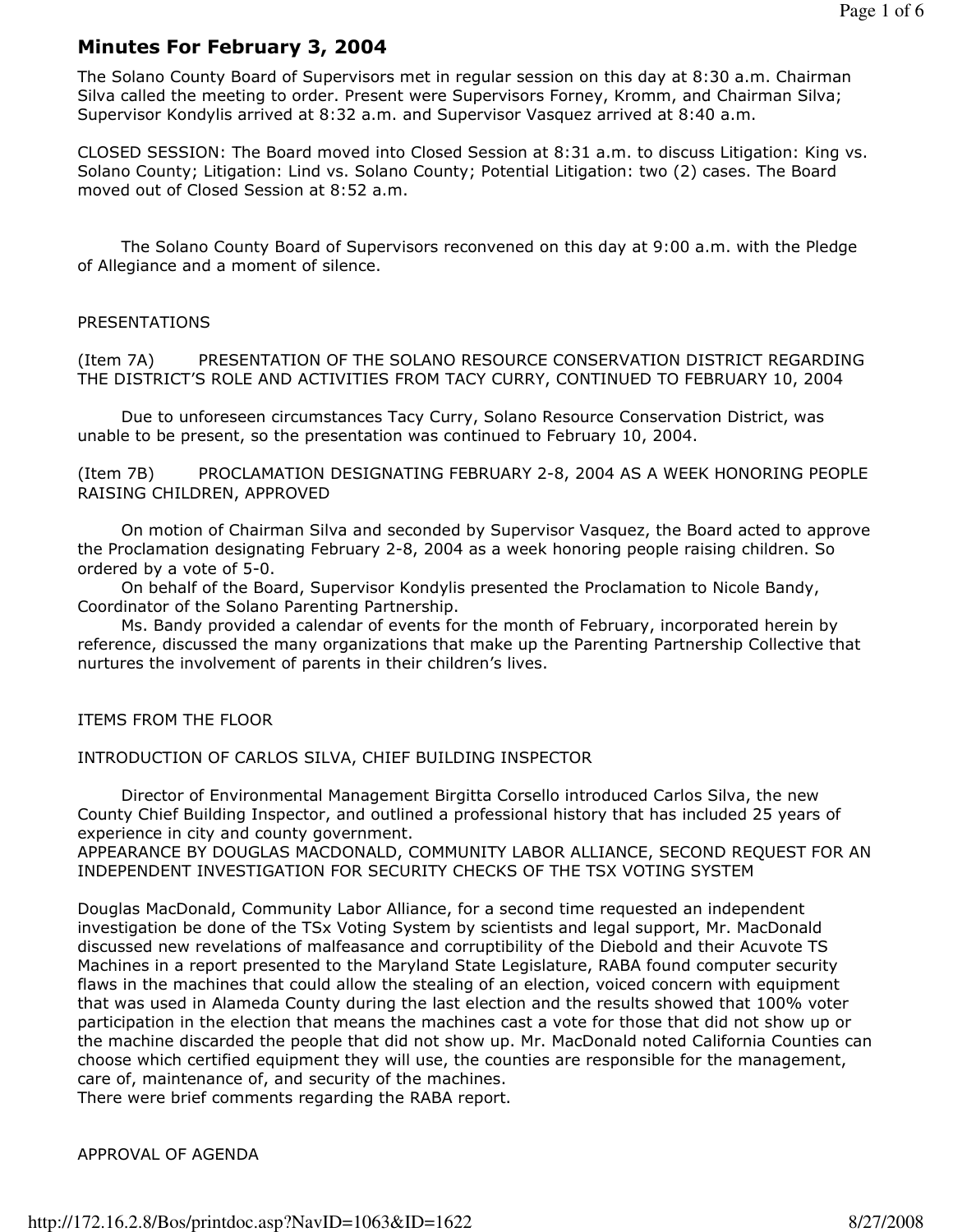On motion of Supervisor Kondylis and seconded by Supervisor Kromm, the Board acted to approve the submitted Agenda, incorporated herein by reference. So ordered by a vote of 5-0.

#### CONSENT CALENDAR

On motion of Supervisor Kondylis and seconded by Supervisor Kromm, the Board acted to approve the following Consent Calendar items by a vote of 5-0.

(Item 13) MINUTES OF THE BOARD OF SUPERVISORS MEETING OF JANUARY 6, 2004 AND JANUARY 13, 2004, as outlined in the Agenda Submittal from the Clerk of the Board dated February 3, 2004, incorporated herein by reference, approved.

(Item 14) PROCLAMATION IN RECOGNITION OF THE CHINESE AMERICAN ASSOCIATION OF SOLANO COUNTY'S (CAASC) 8TH ANNUAL CHINESE NEW YEAR'S CELEBRATION TO WELCOME THE "YEAR OF THE MONKEY", approved.

(Item 15A) RESOLUTION NO. 2004-026 AMENDING THE ALLOCATION LIST (HEALTH AND SOCIAL SERVICES), adopted. (see Resolution Book)

(Item 15B) AGREEMENT WITH THE CITY OF FAIRFIELD AND AMENDMENT TO AGREEMENT WITH THE CITY OF DIXON RE TOBACCO MASTER SETTLEMENT AGREEMENT (MSA) REDUCING RATES STRATEGIC PLAN, as outlined in the Agenda Submittal from Health and Social Services dated February 3, 2004, incorporated herein by reference, approved and Chairman authorized to sign said contract on behalf of Solano County.

(Item 16) APPROPRIATION TRANSFER IN THE AMOUNT OF \$9,531 IN SOLID WASTE FEE REVENUES, as outlined in the Agenda Submittal from Environmental Management dated February 3, 2004, incorporated herein by reference, approved.

### **ORDERS**

(Item 18) RESOLUTION NO. 2004-027 CREATING THE SOLANO COUNTY TRANSPORTATION IMPROVEMENT AUTHORITY (STIA), ADOPTED

The Board was provided with an Agenda Submittal from County Counsel dated February 3, 2004, incorporated herein by reference, regarding the creation of the Solano Transportation Improvement Authority.

Responding to questions posed by Supervisor Kromm regarding the previous authority, Mr. Bunting noted the previous authority was for a limited term and since the measure failed the authority was dissolved by law.

Chairman Silva suggested Supervisor Vasquez be the representative and he as the alternate to the STIA.

Supervisor Kondylis expressed opposition to the measure due to the funding, and voiced concern with the appearance of literature that was sent during the previous measure.

Chairman Silva noted as things progress there may be a determination not to place a measure on the ballot in November, Daryl Halls, Director of Solano Transportation Authority (STA), noted the current recommendation is to just form the authority, and noted a final determination to place the matter on the ballot does not have to be made until July.

Supervisor Kromm noted Regional Measure II that will be on the March ballot, discussed concerns with the previous measure that was on the ballot, and endorsed the expenditure plan for the balanced approach being used in Regional Measure II, and feels broad based community support and participation will be needed to put together an expenditure plan if there is a transportation measure put on the November ballot from the STIA.

 On motion of Supervisor Kondylis and seconded by Supervisor Forney, the Board acted to adopt Resolution No. 2004-027 Creating the Solano County Transportation Improvement Authority (STIA), and to appoint Supervisor Vasquez as the representative and Chairman Silva as the alternate to the STIA Board. So ordered by a vote of 5-0.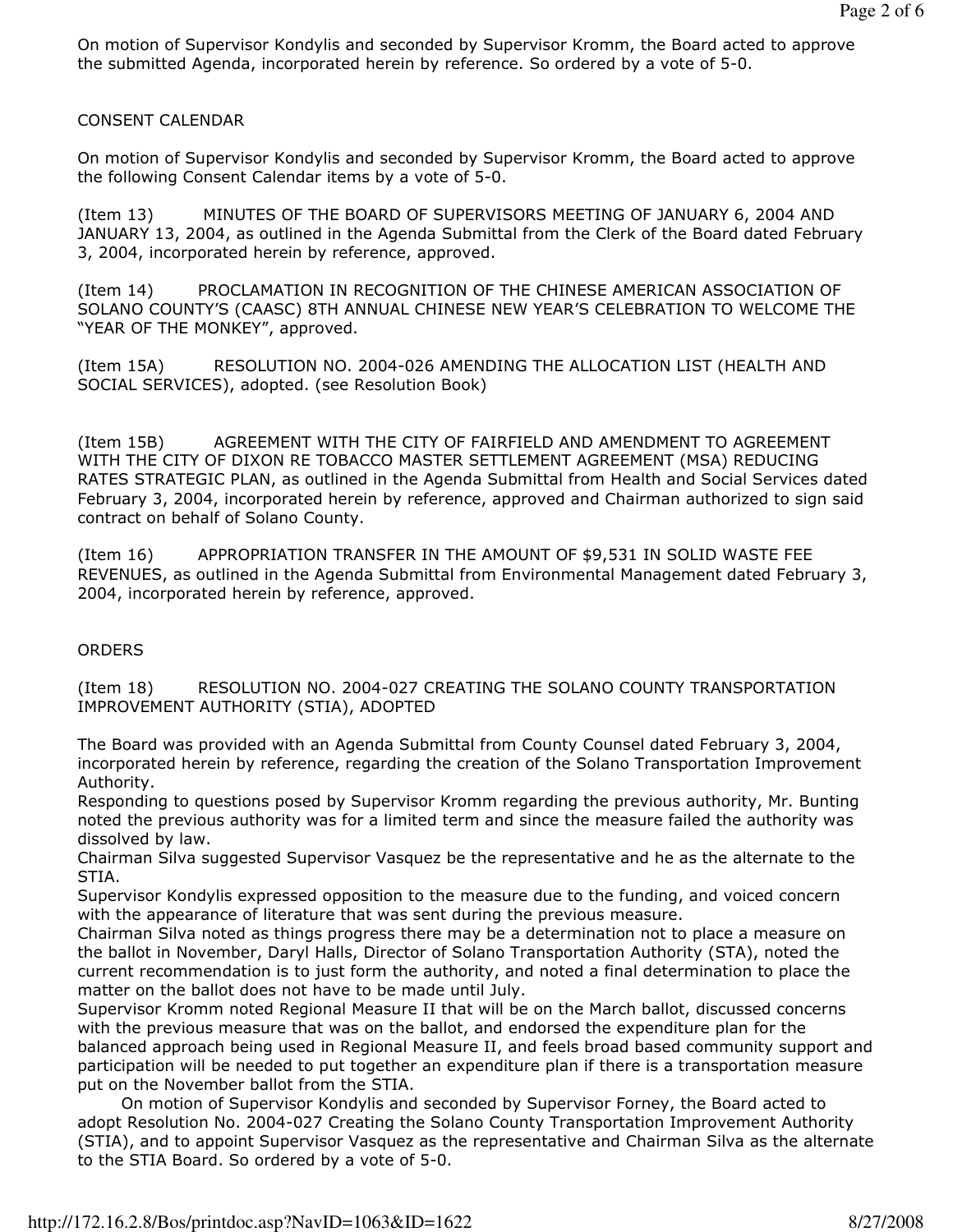## (Item 19A) PRESENTATION ON THE PROGRESS OF THE COUNTY GOVERNMENT CENTER COMPLEX AND COGEN EXPANSION PROJECTS, RECEIVED

Assistant County Administrator Darby Hayes reviewed the information contained in the Agenda Submittal from his department dated February 3, 2004, incorporated herein by reference, regarding progress of the projects. Mr. Hayes noted the project has been underway for about a year, within the next year we should be occupying the building.

County Architect Kanon Artiche presented a status report of the project progress to date with a focus on the construction progress and on the design portion as reviewed through a visual presentation titled Design/Build Status Report dated February 3, 2004, incorporated herein by reference. Supervisor Vasquez commended Mr. Artiche, County Librarian Ann Cousineau and the other Art Committee members for the progress in obtaining art for the County Administration Center (CAC) building.

Supervisor Kromm noted the Assistant Superintendent of Construction Monique Hawn was out on Saturday January 31, 2004 shoveling up mud so it would not flow into the street, and expressed how impressed he was that she was doing this to prevent storm water pollution. Supervisor Kromm also expressed concern with semi trucks doing long-term idling on Delaware Street, responding Mr. Hayes discussed future increased enforcement for parking and traffic control by the City of Fairfield on Delaware Street.

Supervisor Kondylis discussed the advancing technology on the solar panels and if the County would be installing the most advanced equipment, Mr. Hayes discussed the use of solar panels on the parking structure, and agreed to work with the supplier about utilizing the improved equipment. Mr. Artiche concluded his presentation commending the collaborative effort throughout the County, and truly shows the power of the County team working in concert with one another to produce this facility in record time.

Supervisor Kromm and Supervisor Vasquez discussed the advantages of working with a Project Labor Agreement, how pleased the participants are with the agreement, and how this has been a good tool to invest in the future of the County.

(Item 19B) CHANGE ORDERS/ADDITIONS TO THE COUNTY GOVERNMENT CENTER AND CO-GEN EXPANSION PROJECTS, APPROVED

 APPROPRIATION TRANSFER IN THE AMOUNT \$190,000 FROM PUBLIC FACILITIES FEES CONTINGENCY (COURTS CATEGORY) TO UNANTICIPATED REVENUE IN THE COGEN EXPANSION BUDGET, APPROVED

 CONTINGENCY FOR NEGOTIATION PURPOSES OF UP TO 15% ON ANY SINGLE ITEM FOR CO-GEN EXPANSION PROJECT, APPROVED

Assistant County Administrator Darby Hayes reviewed the information contained in the Agenda Submittal from his department dated February 3, 2004, incorporated herein by reference, regarding a budget update for the County Government Center and Co-Gen Expansion projects.

Responding to comments from Chairman Silva regarding PG&E Underground Utility Funding that may be available from the City of Fairfield, Mr. Hayes noted discussions with the City of Fairfield regarding this funding.

Responding to questions posed by Supervisor Kromm regarding a pressroom that would allow space for reports and TV crews, Mr. Hayes noted that a pressroom is planned on the second floor adjacent to the Registrar of Voters Office.

County Administrator Michael Johnson discussed the attributes of a clock tower that is proposed for the public plaza, and discussed the placement of a pylon for posting of public notices near the entrance located near the South East corner of the building where the clock would be perched on top of that pylon.

Chairman Silva suggested after moving into the new building changes be made to the production of the Agenda to reduce the amount of paper being used.

While reviewing the information relative to the Co-Gen Plan Expansion Mr. Hayes noted changes to the recommendation requesting the Board to approve moving forward with the items and allowing staff up to a 15% contingency on any single item to be able to negotiating purposes.

Supervisor Kromm voiced concern with the complexities of funding sources and requested a comprehensive follow up of the funding sources, Chairman Silva suggested the follow-up report be included in the Third Quarter Report.

On motion of Supervisor Vasquez and seconded by Supervisor Kromm, the Board acted to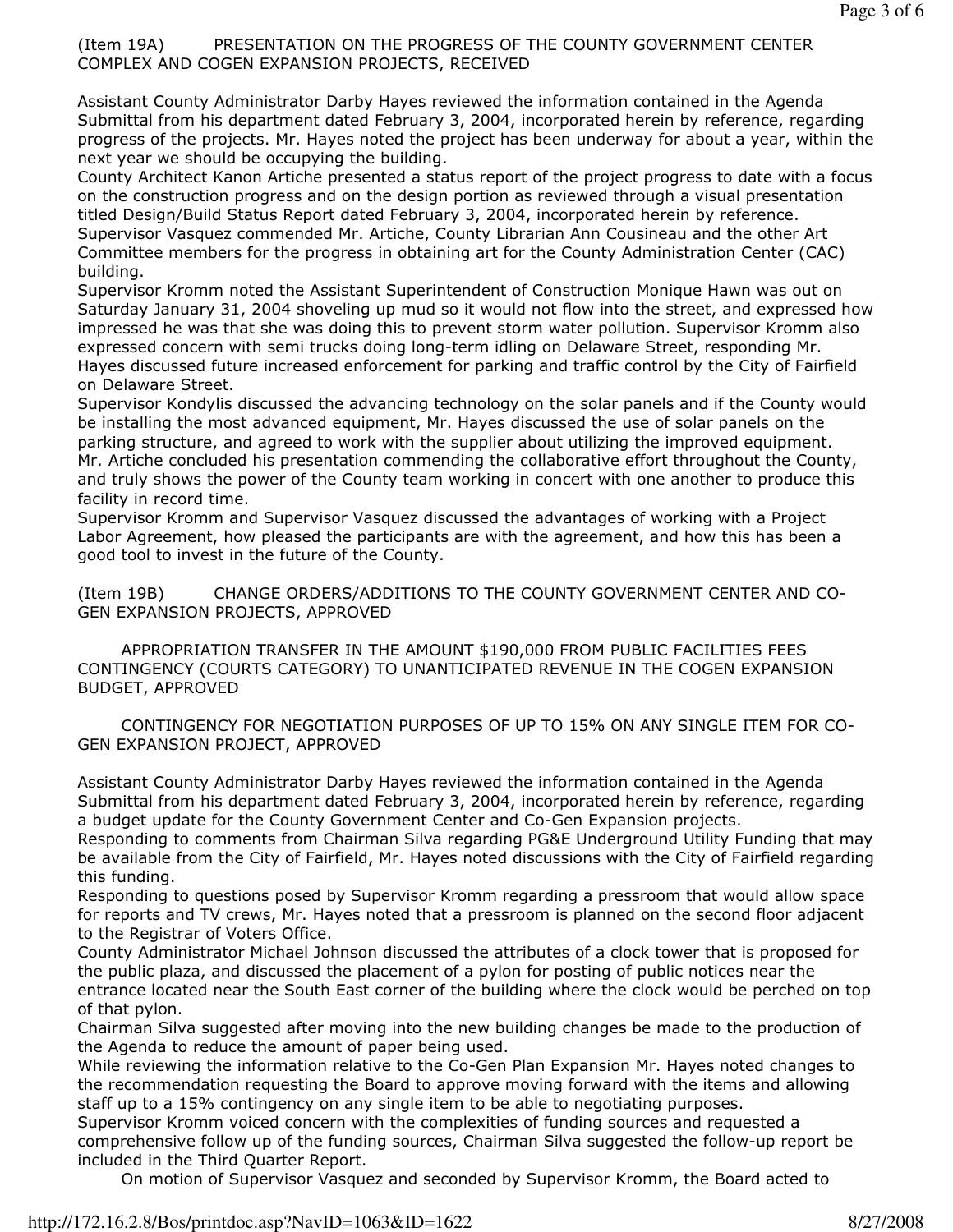approve the recommended changes and financing for each change, to approve an appropriation transfer request in the amount of \$190,000 as a transfer from Public Facilities Fees Contingency and to recognize \$190,000 in Unanticipated Revenue in the Co-Gen Expansion Project Budget, and to approve up to a 15% contingency on any single item for the Co-Gen project. So ordered by a vote of 5-0.

(Item 19C) RESOLUTION NO. 2004-028 DECLARING INTENTION TO CONSIDER GRANTING A PUBLIC UTILITY PIPELINE FRANCHISE TO SFPP, L.P., ADOPTED

ORDINANCE REGARDING GRANTING A FRANCHISE TO SFPP, L.P. FOR A PIPELINE IN THE UNINCORPORATED COUNTY ADOPTED ON FIRST READING; SECOND READING SET FEBRUARY 24, 2004

AGREEMENT WITH SFPP, L.P. REGARDING ADDITIONAL TERMS RELATED TO THE GRANTING OF A PIPELINE FRANCHISE TO SFPP, L.P., APPROVED

Scheduled on the agenda for this day was consideration of a proposed ordinance regarding granting a franchise and agreement of additional terms related to a 20-inch petroleum pipeline that will replace the existing 36-year-old, 14 inch pipeline in the unincorporated County.

On motion of Supervisor Kromm and seconded by Supervisor Vasquez, the Board directed that the proposed ordinance be read by title only. So ordered by a vote of 5-0.

Charlene Ping, County Administrative Office, reviewed the information contained in the Agenda Submittal dated February 3, 2004, incorporated herein by reference. The agreement deals with 4.4 miles of pipeline in the unincorporated area on County property. On page 15 language was corrected to ensure consistency between the agreement and in the ordinance on page 26.

Assistant County Administrator Darby Hayes noted language is now included in the agreement if there is some type of disaster on the pipeline and the company became insolvent, additional funding for hazmat purposes has also been negotiated that will benefit the County and the cities in the County based on the number of miles each jurisdiction is responsible for.

Chairman Silva opened the public hearing, as there was no one wanting to speak the public hearing was closed.

Responding to questions posed by Supervisor Kromm regarding the annual revenue from the franchise fee, Mr. Hayes noted those funds would be received as General Purpose Revenue. Responding to questions posed by Supervisor Kondylis relative to safety and the use of remote control valves, Dave Cornman, Director of Project Permitting Kinder Morgan, the pipeline will have a number of motor operated valves that can be operated from the control centers in Concord and in Orange. The valves can be shut as soon as a leak is detected to minimize any spill.

 On motion of Supervisor Kondylis and seconded by Supervisor Kromm, the Board acted to adopt Resolution No. 2004-028 Declaring its Intention to Consider Granting a Public Utility Pipeline Franchise to SFPP, L.P., to adopt an ordinance regarding Granting a Franchise to SFPP, L.P. for a pipeline in the unincorporated County on first reading; second reading set February 24, 2004, and to approve an agreement with SFPP, L.P. regarding additional terms related to the granting of a pipeline franchise. So ordered by a vote of 5-0.

(Item 19D) REPORT ON THE STATUS OF PLACER COUNTY'S INVOLVEMENT IN THE FOUTS SPRINGS JOINT POWERS AUTHORITY (JPA), RECEIVED

 County Administrator Mike Johnson noted meeting with Placer County Executive Officer Jan Christofferson. Ms. Christofferson noted a change in philosophy in handling juvenile cases with the hire of a new Chief Probation Officer, which currently is to utilize solutions within Placer County, and discussed budget concerns for Placer County. There was discussion with Ms. Christofferson relative to the budget that was approved by the JPA that included 15 youth being sent from Placer County and in turn the low participation by Placer County, but Ms. Christofferson noted there is no contractual obligation to maintain that number and in all likelihood Placer would not have that level of participation in the future. Mr. Johnson noted that John Taylor, County Administrative Office, would be working with Placer County staff to basically unwind the participation of Placer in the JPA, and would work out an equitable remedy. Plans need to be considered for further reductions in placements from Placer. The camp in Shasta County may be closing and may have some youth reassigned to Fouts.

 Chairman Silva noted that Placer County was to buy into the JPA at a cost of \$250,000, which Place bought in at a reduced rate. On any buyout Placer needs to go back to the beginning and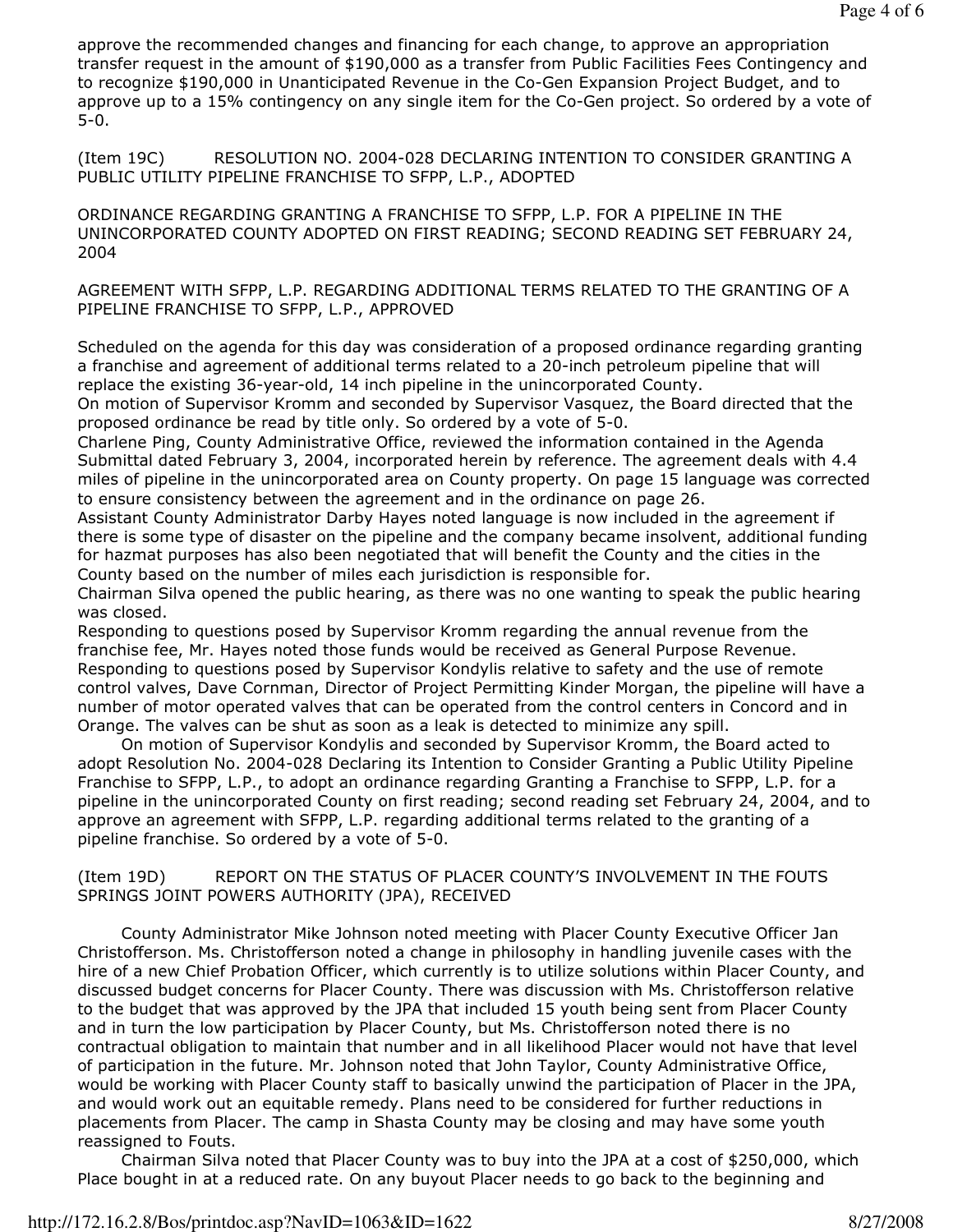reimburse Solano at the regular rate, responding Mr. Taylor noted the differential would be considered and deducted from any funds that are sent back.

 Responding to questions posed by Supervisor Kromm regarding the funding commitment, problems with no financial commitment by the JPA members, and the JPA Board composition, Mr. Taylor noted there is no minimum commitment for member counties, outlined the benefits for member counties, noted in the future there will have to be a commitment on the number of beds Solano and Colusa will need. Mr. Taylor noted the history of equal votes on the JPA, and discussed the weighted percentages based on usage relative to the assets if the facility closes.

 Brian Cooley, Director Fouts Springs Youth Facility, noted all of the JPA members in the past would not agree to maintain a financially committed level of participation.

 Mr. Taylor discussed actions taken by Solano County as the administering authority over the last 5 years, when finances were healthy.

 Supervisor Vasquez noted Los Angeles County may be closing 20 units, and possibly some of the wards could be placed at Fouts, if we can hold on long enough.

 There was a brief discussion regarding facilities in other counties, marketing of this facility, posturing in counties regarding closure of camps, and the need for alternative facilities for rehabilitation.

 Responding to questions posed by Supervisor Forney regarding rates, Mr. Cooley noted the rates for Fouts are a bit higher due to staffing costs than Shasta County, but the program in Solano is also better.

 Supervisor Vasquez discussed participation by San Bernardino that can be attributed to Mr. Cooley.

 Mr. Taylor discussed other marketing options he will be pursuing, such as working with the Solano Judges to garner support from judges in other jurisdictions, and other plans for marketing that require additional funding that is not available.

 Chairman Silva suggested Supervisor Forney and Supervisor Vasquez work with staff to facilitate a summit that would include all stakeholders.

## APPOINTMENTS/RESIGNATIONS TO BOARDS AND COMMISSIONS:

 On motion of Supervisor Kondylis and seconded by Supervisor Kromm, the Board acted to approve the following appointments and/or resignations to Boards and Commissions. So ordered by a vote of 5-0.

(Item 20A) JOHN PETERS REAPPOINTED TO THE AIRPORT LAND USE/AVIATION ADVISORY COMMITTEE, as outlined in the Agenda Submittal dated February 3, 2004, incorporated herein by reference, for a term to expire January 1, 2008.

(Item 20B) MARIAN CURTIN REAPPOINTED TO THE SOLANO COUNTY CIVIL SERVICE COMMISSION, as outlined in the Agenda Submittal dated February 3, 2004, incorporated herein by reference, for a term to expire January 1, 2008.

(Item 20C) CORRECTION TO MS. PAM KEITH'S CIVIL SERVICE COMMISSION TERM OF APPOINTMENT, as outlined in the Agenda Submittal from Human Resources dated February 3, 2004, incorporated herein by reference, approved.

# (Item 20D) BY-LAWS OF FIRST 5 SOLANO CHILDREN AND FAMILIES COMMISSION, APPROVED

The Board was provided with an Agenda Submittal from the County Administrator's Office dated February 3, 2004, incorporated herein by reference, outlining the amended bylaws. On motion of Supervisor Kondylis and seconded by Supervisor Vasquez, the Board acted to approve the bylaws with the clear definition that a majority vote of the full Commission be required to take action. So ordered by a vote of 5-0.

ADJOURN - This meeting of the Board of Supervisors adjourned at 11:23 a.m. in Memory of Army Spec. Adam Kinser from Rio Vista who was killed in the line of duty in Iraq.